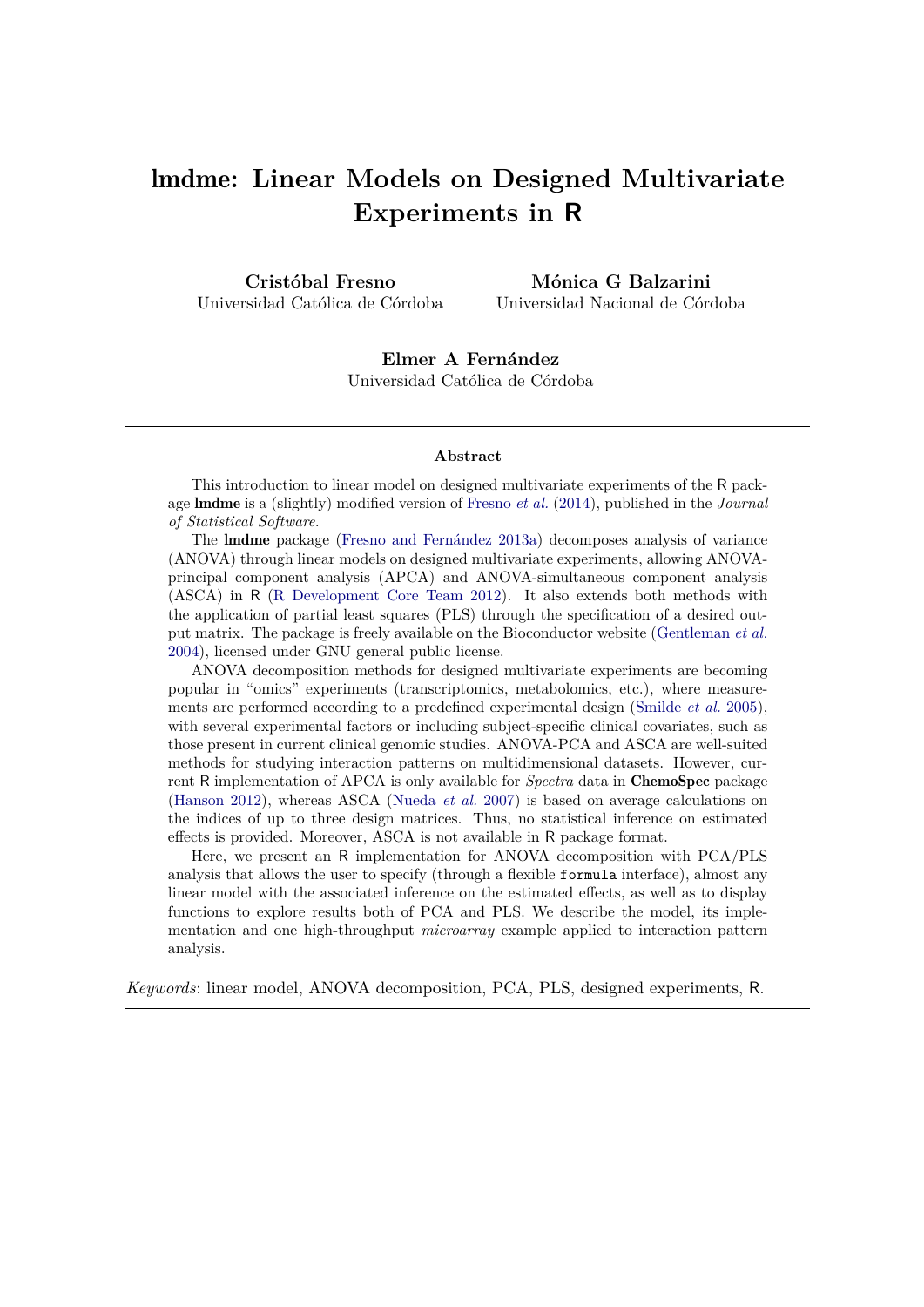### **1. Introduction**

Current "omics" experiments (proteomics, transcriptomics, metabolomics or genomics) are multivariate in nature. Modern technology allows us to explore the whole genome or a big subset of the proteome, where each gene/protein is in essence a variable explored to elucidate its relationship with an outcome. In addition, these experiments are including an increasing number of experimental factors (time, dose, etc.) from design or subject-specific information, such as age, gender and linage, and are available for analysis. Hence, to decipher experimental design or subject-specific patterns, some multivariate approaches should be applied, with principal component analysis (PCA) and partial least squares regression (PLS) being the most common. However, it is known that working with raw data might mask information of interest. Therefore, analysis of variance (ANOVA)-based decomposition is becoming popular to split variability sources before applying such multivariate approaches. Seminal works on genomics were that of [De Haan](#page-10-4) *et al.* [\(2007\)](#page-10-4) on ANOVA-PCA (APCA) and of [Smilde](#page-11-1) *[et al.](#page-11-1)* [\(2005\)](#page-11-1) on ANOVA-SCA (ASCA) models. However, to the best of our knowledge R implementation of APCA is only available for *Spectra* data, ChemoSpec R package by [Han](#page-10-3)[son](#page-10-3) [\(2012\)](#page-10-3). Regarding ASCA, as there is no R package for this model, it can only be used by uploading script-function files resulting from a MATLAB code translation [\(Nueda](#page-11-2) *et al.* [2007\)](#page-11-2). In addition, ASCA only accepts up to three design matrices, which limits its use and makes it difficult. Moreover, coefficient estimations are based on average calculations using binary design matrices, without any statistical inference over them.

Here, we provide a flexible linear model-based decomposition framework. Almost any model can be specified, according to the experimental design, by means of a flexible formula interface. Because coefficient estimation is carried out by means of maximum likelihood, statistical significance is naturally given. The framework also provides both capacity to perform PCA and PLS analysis on appropriate ANOVA decomposition results, as well as graphical representations. The implementation is well-suited for direct analysis of gene expression matrices (variables on rows) from high-throughput data such as *microarray* or *RNA-seq* experiments. Below we provide an examples to introduce the user to the package applications, through the exploration of interaction patterns on a microarray experiment.

## **2. The model**

A detailed explanation of ANOVA decomposition and multivariate analysis can be found in [Smilde](#page-11-1) *et al.* [\(2005\)](#page-11-1) and [Zwanenburg](#page-11-3) *et al.* [\(2011\)](#page-11-3). Briefly and without the loss of generality, let us assume a *microarray* experiment where the expression of  $(G_1, G_2, \ldots, G_q)$ genes are arrayed in a chip. In this context, let us consider an experimental design with two main factors: A, with a levels  $(A_1, A_2, \ldots, A_i, \ldots, A_a)$  and B, with b levels  $(B_1, B_2, \ldots, B_j, \ldots, B_b)$ , with replicates  $R_1, R_2, \ldots, R_k, \ldots, R_r$  for each  $A \times B$ combination levels. After preprocessing steps are performed as described in [\(Smyth](#page-11-4) [2004\)](#page-11-4), each chip is represented by a column vector of gene expression measurements of  $g \times 1$ . Then, the whole experimental data is arranged into a  $q \times n$  expression matrix  $(X)$ , where  $n = a \times b \times r$ . In this data scheme, single gene measurements across the different treatment combinations  $(A_i \times B_j)$  are presented in a row on the *X* matrix, as depicted in Figure [1.](#page-2-0) An equivalent *X* matrix structure needs to be obtained for *2D-DIGE* or *RNA-seq* experiments and so forth.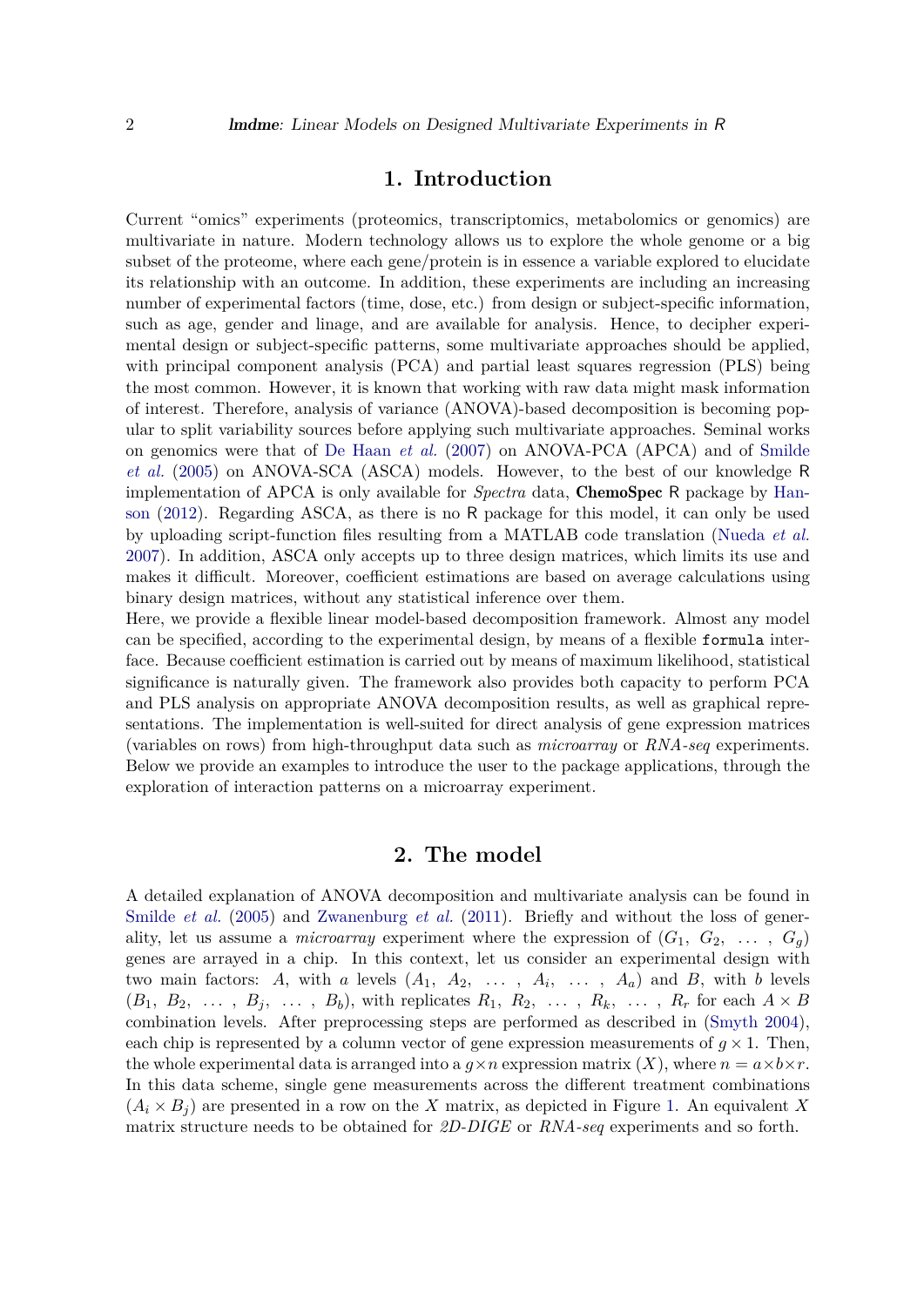<span id="page-2-0"></span>

column vectors will be combined by columns producing the experiment gene expression matrix  $X$ . Expression measurements under all Figure 1: Data representation of microarray gene expression. A) Genes are spotted on the chip. Then, expression levels for each treatment combinations for a gene are represented by the  $X$  matrix rows. Thus, measurements on a row are subjected to the ANOVA Figure 1: Data representation of microarray gene expression. A) Genes are spotted on the chip. Then, expression levels for each combination of treatment factor levels  $A_i B_j$  and their replicates  $R_k$  can be measured on th × *b* × *r* microarrays. B) Gene expression of each chip (microarray) is then interpreted as a column vector of expression levels. C) Then, these *X*. Expression measurements under all matrix rows. Thus, measurements on a row are subjected to the ANOVA *a* $\overline{\phantom{a}}$ *nRk* can be measured on the chips, yielding a total of column vectors will be combined by columns producing the experiment gene expression matrix  $i$  $B_j$  and their replicates treatment combinations for a gene are represented by the *BiA*model of (1). model of [\(1\)](#page-3-0).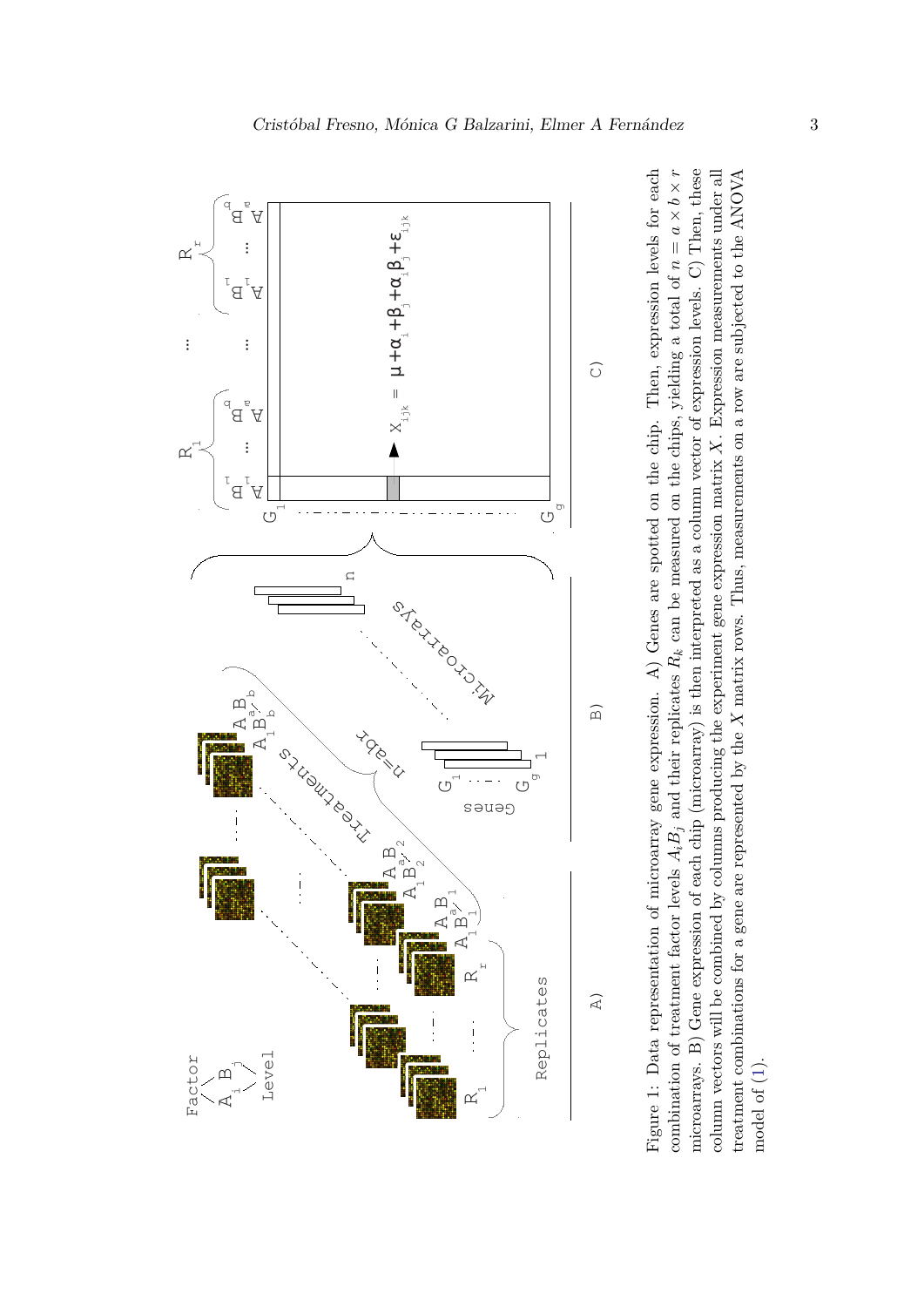<span id="page-3-0"></span>Regardless of data generation, the ANOVA model for each gene (row) in *X* can be expressed as  $(1)$ :

<span id="page-3-2"></span><span id="page-3-1"></span>
$$
x_{ijk} = \mu + \alpha_i + \beta_j + \alpha_i \times \beta_j + \varepsilon_{ijk} \tag{1}
$$

Where  $x_{ijk}$  is the measured expression for "some" gene, at combination " $ij$ " of factors *A* and *B* for the *k* replicate;  $\mu$  is the overall mean;  $\alpha, \beta$  and  $\alpha \times \beta$  are the main and interaction effects respectively; and the error term  $\varepsilon_{ijk} \sim N(0, \sigma^2)$ . In addition, [\(1\)](#page-3-0) can also be expressed in matrix form for all genes into [\(2\)](#page-3-1):

$$
X = X_{\mu} + X_{\alpha} + X_{\beta} + X_{\alpha\beta} + E = \sum_{l \in \{\mu, \alpha, \beta, \alpha\beta\}} X_l + E \tag{2}
$$

Where  $X_l$ ,  $E$  matrices are of dimension  $g \times n$  and contain the level means of the corresponding *l* − *th* term and the random error respectively. However, in the context of linear models  $X_l$ can also be written as a linear combination of two matrix multiplications in the form of [\(3\)](#page-3-2):

$$
X = \sum_{l \in \{\mu,\alpha,\beta,\alpha\beta\}} X_l + E = \sum_{l \in \{\mu,\alpha,\beta,\alpha\beta\}} B_l Z_l^T + E = B_\mu Z_\mu^T + \dots + B_{\alpha\beta} Z_{\alpha\beta}^T + E =
$$
  

$$
\mu \mathbf{1}^\top + B_\alpha Z_\alpha^T + \dots + B_{\alpha\beta} Z_{\alpha\beta}^T + E \tag{3}
$$

Where  $B_l$  and  $Z_l$  are referenced in the literature as *coefficient* and *model* matrices of dimensions  $g \times m_{(l)}$  and  $n \times m_{(l)}$ , respectively, and  $m_{(l)}$  is the number of levels of factor *l*. The first term is usually called *intercept*, with  $B_\mu = \mu$  and  $Z_\mu = 1$  being of dimension  $g \times 1$  and  $n \times 1$ , respectively. In this example, all  $Z_l$  are binary matrices, identifying whether a measurement belongs  $(41")$  or not  $(40")$  to the corresponding factor.

In the implementations provided by [Smilde](#page-11-1) *et al.* [\(2005\)](#page-11-1) and [Nueda](#page-11-2) *et al.* [\(2007\)](#page-11-2), the estimation of the coefficient matrices is based on calculations of *averages* using the design matrix (up to three design matrices  $Z_{\alpha,\beta,\alpha\beta}$ , to identify the average samples. In theory, these authors fully decompose the original matrix as shown in [\(1\)](#page-3-0). On the contrary, in this package the model coefficients are estimated, iteratively, by the *maximum likelihood* approach, using the lmFit function provided by limma package [\(Smyth](#page-11-5) *et al.* [2011\)](#page-11-5). Consequently, three desirable features are also incorporated:

- 1. *Flexible* formula *interface* to specify any potential model. The user only needs to provide: i) The gene expression matrix  $(X)$ , ii) The experimental data.frame (design) with treatment structure, and iii) The model in a formula style, just as in an ordinary lm R function. Internal model.matrix call, will automatically build the appropriate *Z* matrices, overcoming the constraint on factorial design size, and tedious model matrix definitions.
- 2. *Hypothesis tests* on coefficient *B<sup>l</sup>* matrices. A *T* test is automatically carried out for the  $s - th$  gene model, to test whether or not the  $o - th$  coefficient is equal to zero, i.e.,  $H_0: b_{so} = 0$  vs  $H_1: b_{so} \neq 0$ . In addition, an *F* test is performed to simultaneously determine whether or not all *bso* are equal to zero.
- 3. *Empirical Bayes correction* can also be achieved through the eBayes limma function. It uses an empirical Bayes method to shrink the row/gene-wise sample variances towards a common value and to augment the degrees of freedom for the individual variances [\(Smyth](#page-11-4) [2004\)](#page-11-4).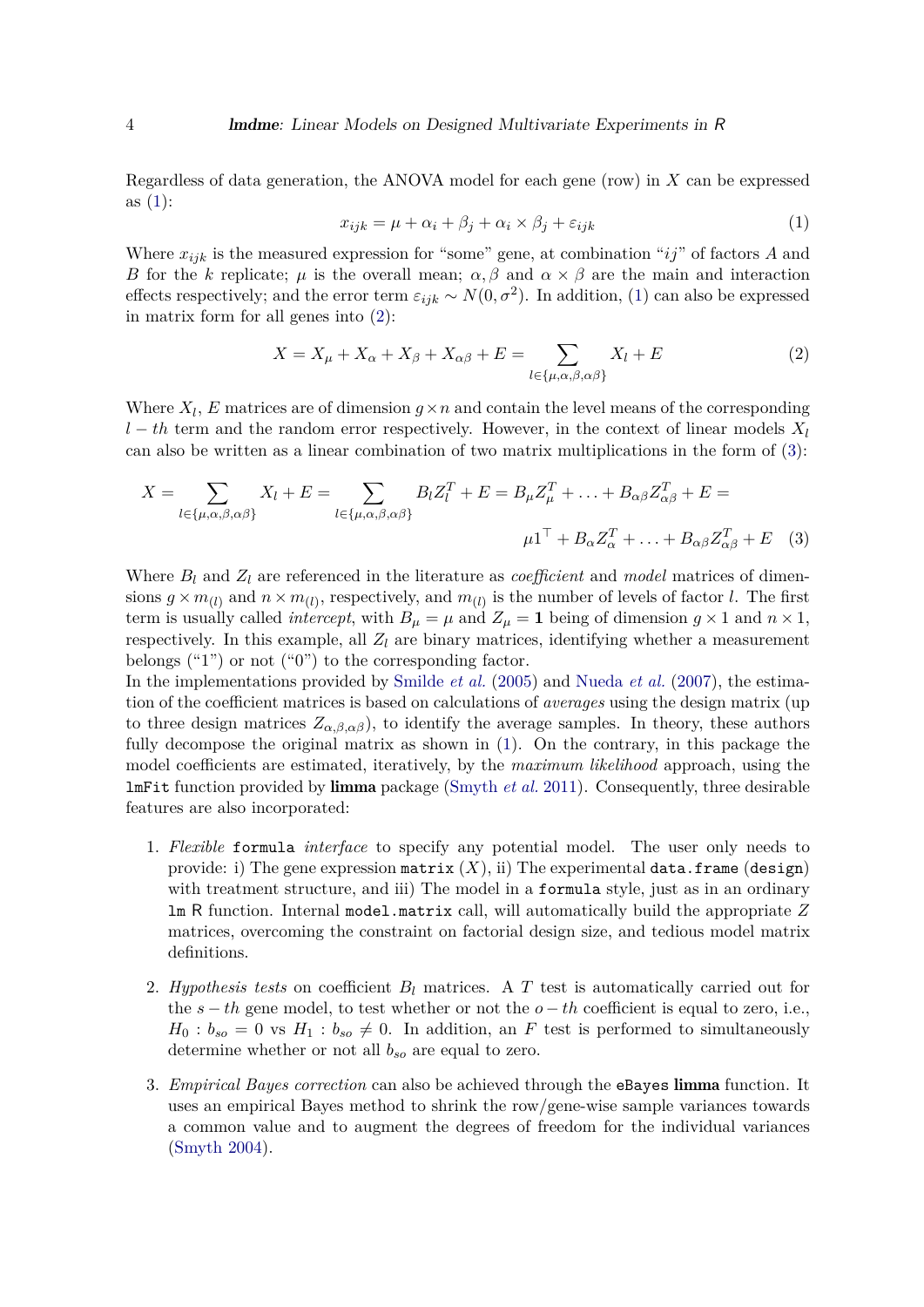By contrast, [De Haan](#page-10-4) *et al.* [\(2007\)](#page-10-4) estimate the main and interaction effects by overall mean subtraction. Hence, genes need to be treated as an additional factor. Meanwhile, in [Smilde](#page-11-1) *[et al.](#page-11-1)* [\(2005\)](#page-11-1) and [Nueda](#page-11-2) *et al.* [\(2007\)](#page-11-2) implementations, the estimations are obtained on a gene-by-gene basis, as in [\(1\)](#page-3-0). Therefore, in a two-way factor experiment, such as  $time \times oxygen$ , De Haan's model includes two additional double interactions and a triple interaction, because genes are treated as a factor, unlike the models of Smilde and Nueda.

#### <span id="page-4-1"></span>**2.1. The decomposition algorithm**

The ANOVA model [\(2\)](#page-3-1) is decomposed iteratively using [\(3\)](#page-3-2), where in each step the  $l - th$ coefficients  $\hat{B}_l$ ,  $\hat{E}_l$  matrices and  $\hat{\sigma}_l^2$  are estimated. Then, the particular term contribution matrix  $\hat{X}_l = \hat{B}_l Z_l^{\top}$  is subtracted from the preceding residuals to feed the next model, as depicted in [\(4\)](#page-4-0):

<span id="page-4-0"></span>
$$
X = X_{\mu} + X_{\alpha} + X_{\beta} + X_{\alpha\beta} + E = \sum_{l \in \{\mu, \alpha, \beta, \alpha\beta\}} X_{l} + E
$$
  
\n
$$
step \ \mu : \quad X = X_{\mu} + E_{\mu} \Rightarrow X = \hat{B}_{\mu} Z_{\mu}^{\top} + \hat{E}_{\mu} \Rightarrow \hat{E}_{\mu} = X - \hat{B}_{\mu} Z_{\mu}^{\top}
$$
  
\n
$$
step \ \alpha : \quad E_{\mu} = X_{\alpha} + E_{\alpha} \Rightarrow \hat{E}_{\mu} = \hat{B}_{\alpha} Z_{\alpha}^{\top} + \hat{E}_{\alpha} \Rightarrow \hat{E}_{\alpha} = \hat{E}_{\mu} - \hat{B}_{\alpha} Z_{\alpha}^{\top}
$$
  
\n
$$
\vdots \qquad \vdots
$$
  
\n
$$
step \ l : E_{l-1} = X_{l} + E_{l} \Rightarrow \hat{E}_{l-1} = \hat{B}_{l} Z_{l}^{\top} + \hat{E}_{l} \Rightarrow \hat{E}_{l} = \hat{E}_{l-1} - \hat{B}_{l} Z_{l}^{\top} \tag{4}
$$
  
\n
$$
\vdots \qquad \vdots
$$
  
\n
$$
step \ \alpha\beta : \quad E_{\beta} = X_{\alpha\beta} + E \Rightarrow \hat{E}_{\beta} = \hat{B}_{\alpha\beta} Z_{\alpha\beta}^{\top} + \hat{E} \Rightarrow \hat{E} = \hat{E}_{\beta} - \hat{B}_{\alpha\beta} Z_{\alpha\beta}^{\top}
$$

Where the hat ("∧") denotes estimated coefficients. In this implementation, the first step always estimates the *intercept* term, i.e., formula=∼1 in R style, with  $\hat{B}_{\mu} = \hat{\mu}$  and  $Z_{\mu} =$ 1. The following models will only include the *l* − *th* factor without the intercept, i.e., formula=∼lth term-1, where lth term stands for  $\alpha$ ,  $\beta$  or  $\alpha\beta$  in this example. This procedure is quite similar to the one proposed by [Harrington](#page-10-5) *et al.* [\(2005\)](#page-10-5).

#### **2.2. PCA and PLS analyses**

These methods explain the variance/covariance structure of a set of observations (e.g., genes) through a few linear combinations of variables (e.g., experimental conditions). Both methods can be applied to the *l* − *th* ANOVA decomposed step of [\(4\)](#page-4-0) to deal with different aspects:

- PCA concerns with the *variance* of a single matrix, usually with the main objectives of reducing and interpreting data. Accordingly, depending on the matrix to which it is applied, there are two possible methods: ASCA, when PCA is applied to *coefficient* matrix,  $\hat{B}_l$ , [\(Smilde](#page-11-1) *et al.* [2005\)](#page-11-1); and APCA when PCA is calculated on the *residual*,  $\hat{E}_{l-1}$ . The latter is conceptually an ASCA and is usually applied to,  $X_l + E$ , i.e., the mean factor matrix  $X_l$ , plus the error of the fully decomposed model  $E$  of [\(1\)](#page-3-0), as in [De Haan](#page-10-4) *et al.* [\(2007\)](#page-10-4).
- PLS not only generalizes but also combines features from PCA and regression to explore the *covariance* structure between input and some output matrices, as described by [Abdi](#page-10-6) [and Williams](#page-10-6) [\(2010\)](#page-10-6) and [Shawe-Taylor and Cristianini](#page-11-6) [\(2004\)](#page-11-6). It is particularly useful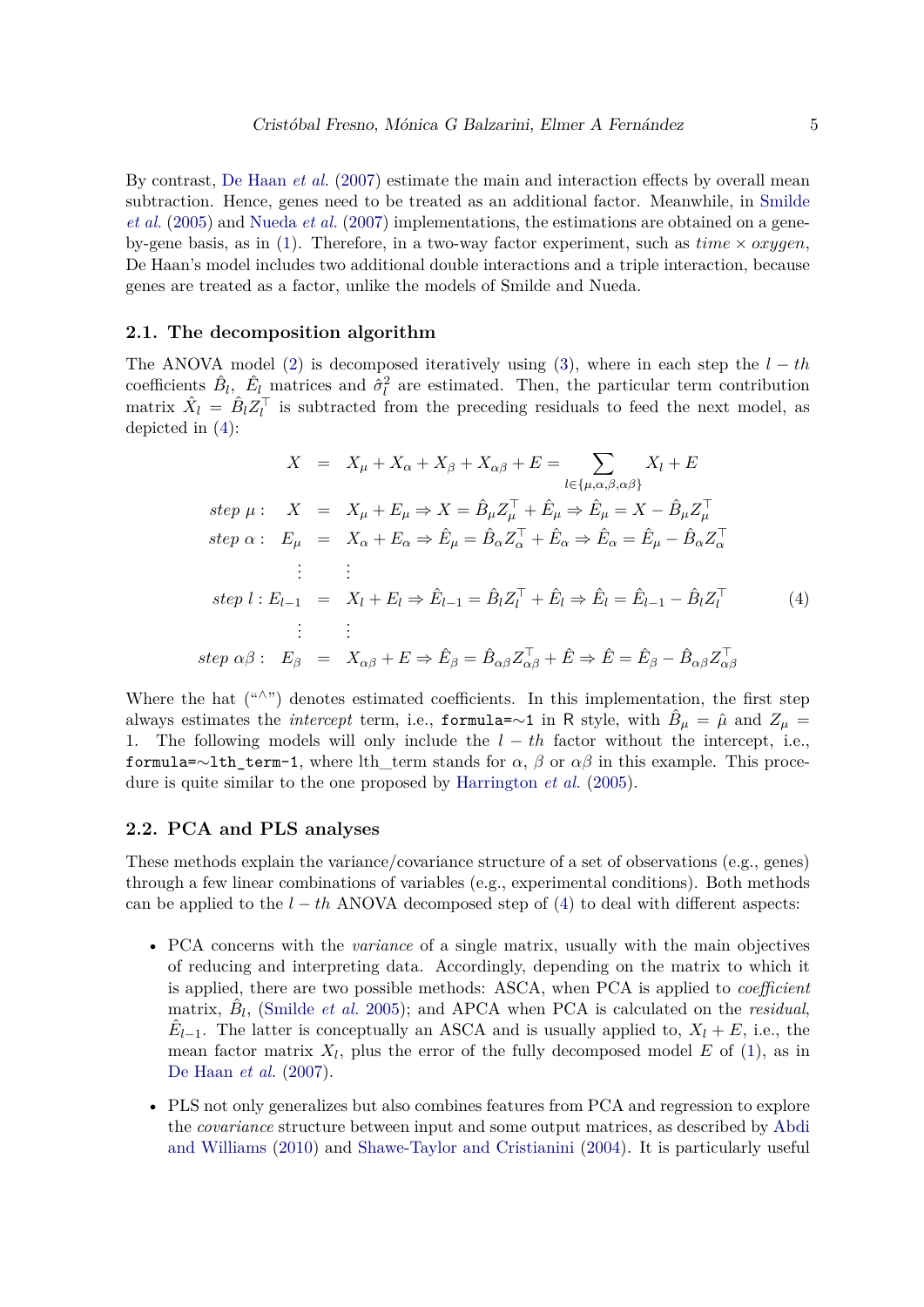when one or several dependent variables (outputs - O) must be predicted from a large and potentially highly correlated set of independent variables (inputs). In our implementation, the input can be either the *coefficient* matrix  $\hat{B}_l$  or the *residual*  $\hat{E}_{l-1}$ . According to the choice, the respective output matrix will be a diagonal  $0 = diag(nrow(\hat{B}_l))$  or design matrix  $O = Z_l$ . In addition, users can specify their own output matrix,  $O$ , to verify a particular hypothesis. For instance, in functional genomics it could be the Gene Ontology class matrix as used in gene set enrichment analysis (GSEA) by [Subramanian](#page-11-7) *[et al.](#page-11-7)* [\(2005\)](#page-11-7).

When working with the *coefficient* matrix, the user will not have to worry about the expected number of components in  $X$  (rank of the matrix, given the number of replicates per treatment level), as suggested by [Smilde](#page-11-1) *et al.* [\(2005\)](#page-11-1), because the components are directly summarized in the coefficient  $\hat{B}_l$  matrix. In addition, for both PCA/PLS, the **lmdme** package [\(Fresno and](#page-10-1) [Fernández](#page-10-1) [2013a\)](#page-10-1) also offers different methods to visualize results, e.g., biplot, loadingplot and screeplot or leverage calculation, in order to filter out rows/genes as in [Tarazona](#page-11-8) *et al.* [\(2012\)](#page-11-8).

## **3. Example**

In this section we provide an overview of lmdme package by [Fresno and Fernández](#page-10-1) [\(2013a\)](#page-10-1). The example consists of an application of the analysis of gene expression interaction pattern, where we address: How to define the model, undertake ANOVA decomposition, perform PCA/PLS analysis and visualize the results.

From here onwards, some outputs were removed for reasons of clarity and the examples were performed with options(digits=4).

#### **3.1. Package overview**

The original data files for the first example are available at Gene Expression Omnibus [\(Edgar](#page-10-7) *[et al.](#page-10-7)* [2002\)](#page-10-7), with accession GSE37761 and stemHypoxia package [\(Fresno and Fernández](#page-10-8) [2013b\)](#page-10-8) on the Bioconductor website. In this dataset, [Prado-Lopez](#page-11-9) *et al.* [\(2010\)](#page-11-9) studied differentiation of human embryonic stem cells under hypoxia conditions. They measured gene expression at different time points under controlled oxygen levels. This experiment has a typical two-way ANOVA structure, where factor *A* stands for "*time*" with *a* = 3 levels  $\{0.5, 1, 5 \text{ days}\}\$ , factor *B* stands for "*oxygen*" with  $b = 3$  levels  $\{1, 5, 21\% \}$  and  $r = 2$ replicates, yielding a total of 18 samples. The remainder of the dataset was excluded in order to have a balanced design, as suggested by [Smilde](#page-11-1) *et al.* [\(2005\)](#page-11-1) to fulfil orthogonality assumptions in ANOVA decomposition.

First, we need to load stemHypoxia package to access R objects calling data("stemHypoxia"), which will then load the experimental design and gene expression intensities M.

R> library("stemHypoxia") R> data("stemHypoxia")

Now we manipulate the design object to maintain only those treatment levels which create a balanced dataset. Then, we change rownames(M) of each gene in M, with their corresponding M\$Gene\_ID.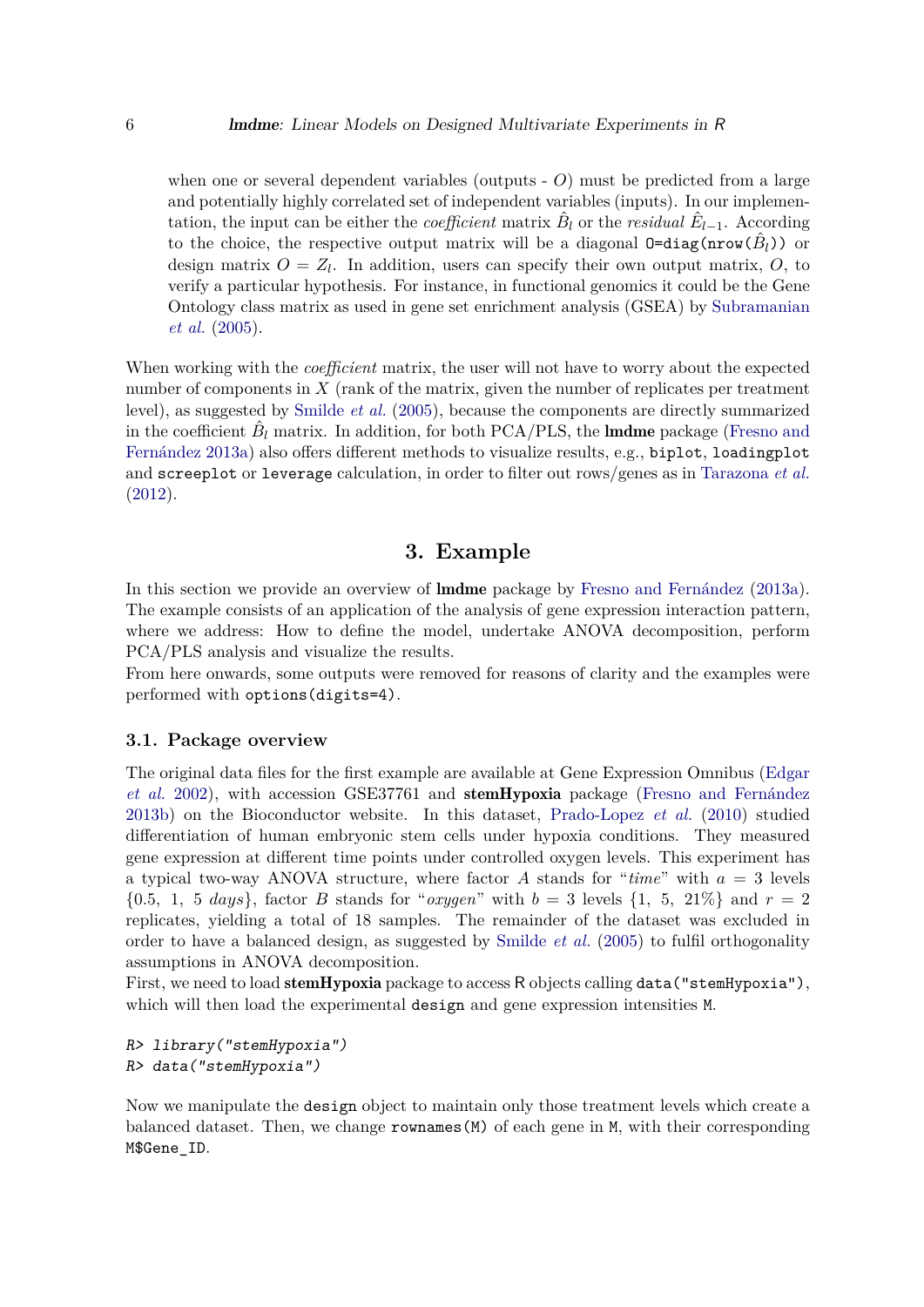```
R> timeIndex<-design$time %in% c(0.5, 1, 5)
R> oxygenIndex<-design$oxygen %in% c(1, 5, 21)
R> design<-design[timeIndex & oxygenIndex, ]
R> design$time<-as.factor(design$time)
R> design$oxygen<-as.factor(design$oxygen)
R> rownames(M)<-M$Gene_ID
R> M<-M[, colnames(M) %in% design$samplename]
```
Now we can explore microarray gene expression data present on the  $M$  matrix, with  $g =$ 40736 rows (individuals/genes) and *n* = 18 columns (samples/microarrays). In addition, the experimental design data.frame contains main effect columns (e.g., *time* and *oxygen*) and the sample names (samplename). A brief summary of these objects is shown using head function:

R> head(design)

|                |      |              | time oxygen samplename |
|----------------|------|--------------|------------------------|
|                | 30.5 | 1            | $12h_1_1_1$            |
|                | 40.5 | $\mathbf{1}$ | $12h_1_2$              |
|                | 50.5 | 5            | $12h$ $5$ $1$          |
|                | 60.5 | 5            | $12h$ 5 $2$            |
| $7\phantom{.}$ | 0.5  | 21           | $12h_21_1$             |
| 8              | 0.5  | 21           | $12h_21_2$             |

 $R >$  head(M)[, 1:3]

|              |        | 12h 1 1 12h 1 2 12h 5 1 |        |
|--------------|--------|-------------------------|--------|
| A_24_P66027  | 7.182  | 7.512                   | 8.225  |
| A 32 P77178  | 6.385  | 6.035                   | 6.440  |
| A_23_P212522 | 9.562  | 9.390                   | 9.211  |
| A_24_P934473 | 6.288  | 6.397                   | 6.265  |
| A_24_P9671   | 12.007 | 11.995                  | 12.282 |
| A_32_P29551  |        | 10.176 9.273            | 9.360  |

Once the preprocessing of the experiment data is completed, library("lmdme") should be loaded. This instruction will automatically load the required packages: limma [\(Smyth](#page-11-5) *et al.* [2011\)](#page-11-5) and pls [\(Mevik](#page-10-9) *et al.* [2011\)](#page-10-9). Once the data are loaded, the ANOVA decomposition of Section [2.1](#page-4-1) can be carried out using [\(4\)](#page-4-0) calling lmdme function with the model formula, actual data and experimental design.

```
R> library("lmdme")
R> fit<-lmdme(model=~time*oxygen, data=M, design=design)
R> fit
lmdme object:
Data dimension: 40736 x 18
Design (head):
```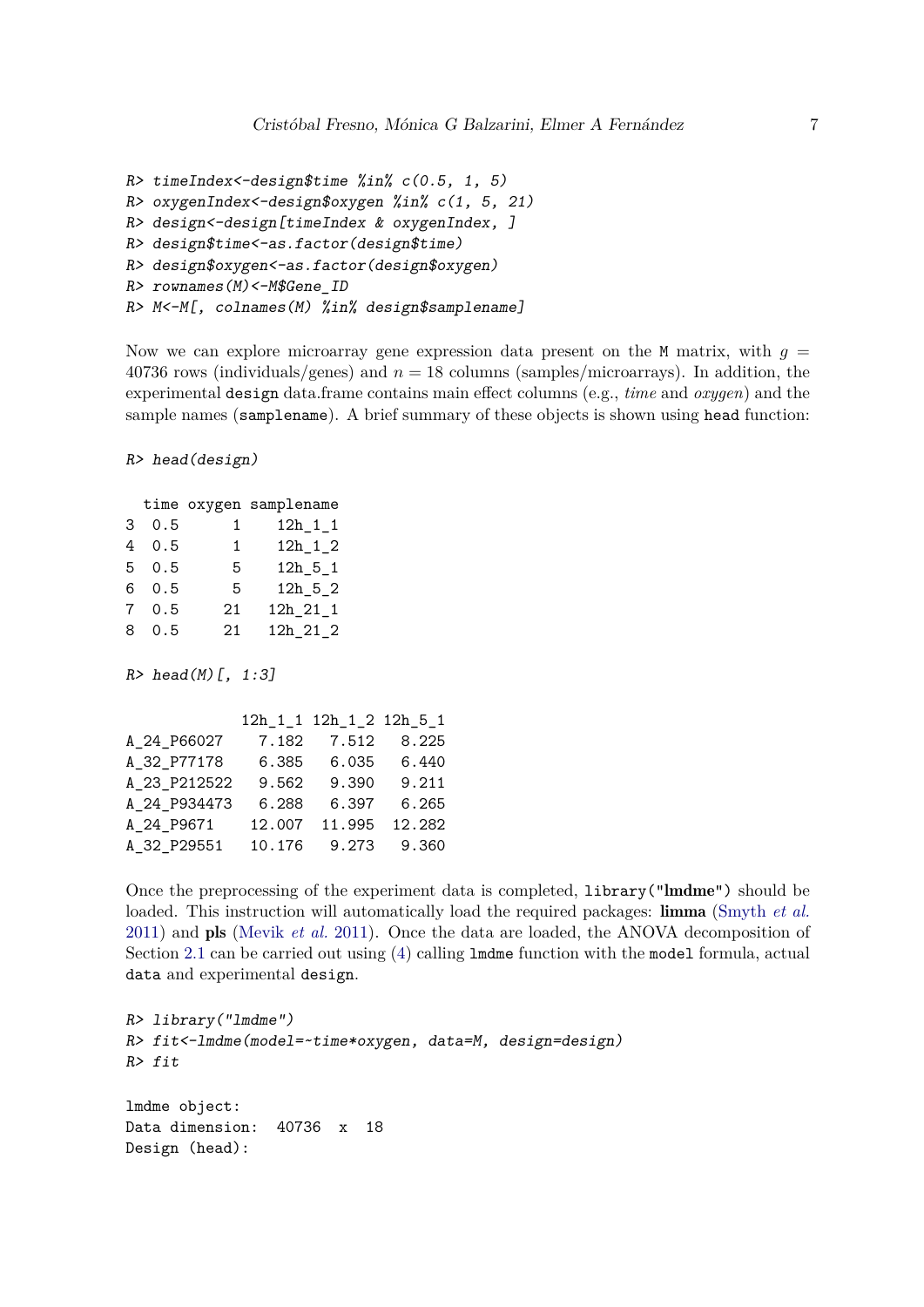|    |     |              | time oxygen samplename |  |
|----|-----|--------------|------------------------|--|
| 3  | 0.5 | $\mathbf{1}$ | $12h_1_1_1$            |  |
| 4  | 0.5 | $\mathbf{1}$ | $12h$ 1 $2$            |  |
| 5  | 0.5 | 5            | $12h - 5 - 1$          |  |
| 6. | 0.5 | 5            | $12h$ 5 $2$            |  |
| 7  | 0.5 | 21           | 12h_21_1               |  |
| 8. | 0.5 | 21           | 12h 21 2               |  |
|    |     |              |                        |  |

|                |                       | Model: ~ time * oxygen                  |  |                  |                  |
|----------------|-----------------------|-----------------------------------------|--|------------------|------------------|
|                |                       | Model decomposition:                    |  |                  |                  |
|                | Step                  | Names                                   |  |                  | Formula CoefCols |
|                |                       | 1 1 (Intercept)                         |  | $~\sim~$ 1       | 1.               |
| $\mathfrak{D}$ | $\mathcal{D}_{\cdot}$ | time                                    |  | $\sim$ -1 + time | 3                |
| 3              | 3                     | oxygen                                  |  | $~-1$ + oxygen   | 3                |
| 4              |                       | 4 time: oxygen $\sim$ -1 + time: oxygen |  |                  | 9                |

The results of lmdme will be stored inside the fit object, which is an S4 R class. By invoking the fit object, a brief description of the *data* and *design* used are shown as well as the Model applied and a summary of the decomposition. This data.frame describes the applied Formula and Names for each Step, as well as the amount of estimated coefficients for each gene (CoefCols).

At this point, we can choose those subjects/genes in which at least one interaction coefficient is statistically different from zero (*F* test on the coefficients) with a threshold *p* value of 0.001 and perform ASCA on the interaction *coefficient* term, and PLS against the identity matrix (default option).

```
R> id<-F.p.values(fit, term="time:oxygen")<0.001
R> decomposition(fit, decomposition="pca", type="coefficient",
+ term="time:oxygen", subset=id, scale="row")
R> fit.plsr<-fit
R> decomposition(fit.plsr, decomposition="plsr", type="coefficient",
     + term="time:oxygen", subset=id, scale="row")
```

```
These instructions will perform ASCA and PLS decomposition over the scale="row" version
of the 305 selected subjects/genes (subset=id) on fit and fit.plsr object, respectively.
The results will be stored inside these objects. In addition, we have explicitly indicated the
decomposition type="coefficient" (default value) in order to apply it to the coefficient
matrix, on "time:oxygen" interaction term (\hat{B}_{\alpha\beta}).
```
Now, we can visualize the associated biplots (see Figure [2](#page-8-0) [\(a\)](#page-8-1) and [\(b\)\)](#page-8-2).

```
R> biplot(fit, xlabs="o", expand=0.7)
R> biplot(fit.plsr, which="loadings", xlabs="o",
+ ylabs=colnames(coefficients(fit.plsr, term="time:oxygen")),
+ var.axes=TRUE)
```
For visual clarity, xlabs are changed with the "o" symbol, instead of using the rownames(M) with manufacturer ids, and second axis with the expand=0.7 option to avoid cutting off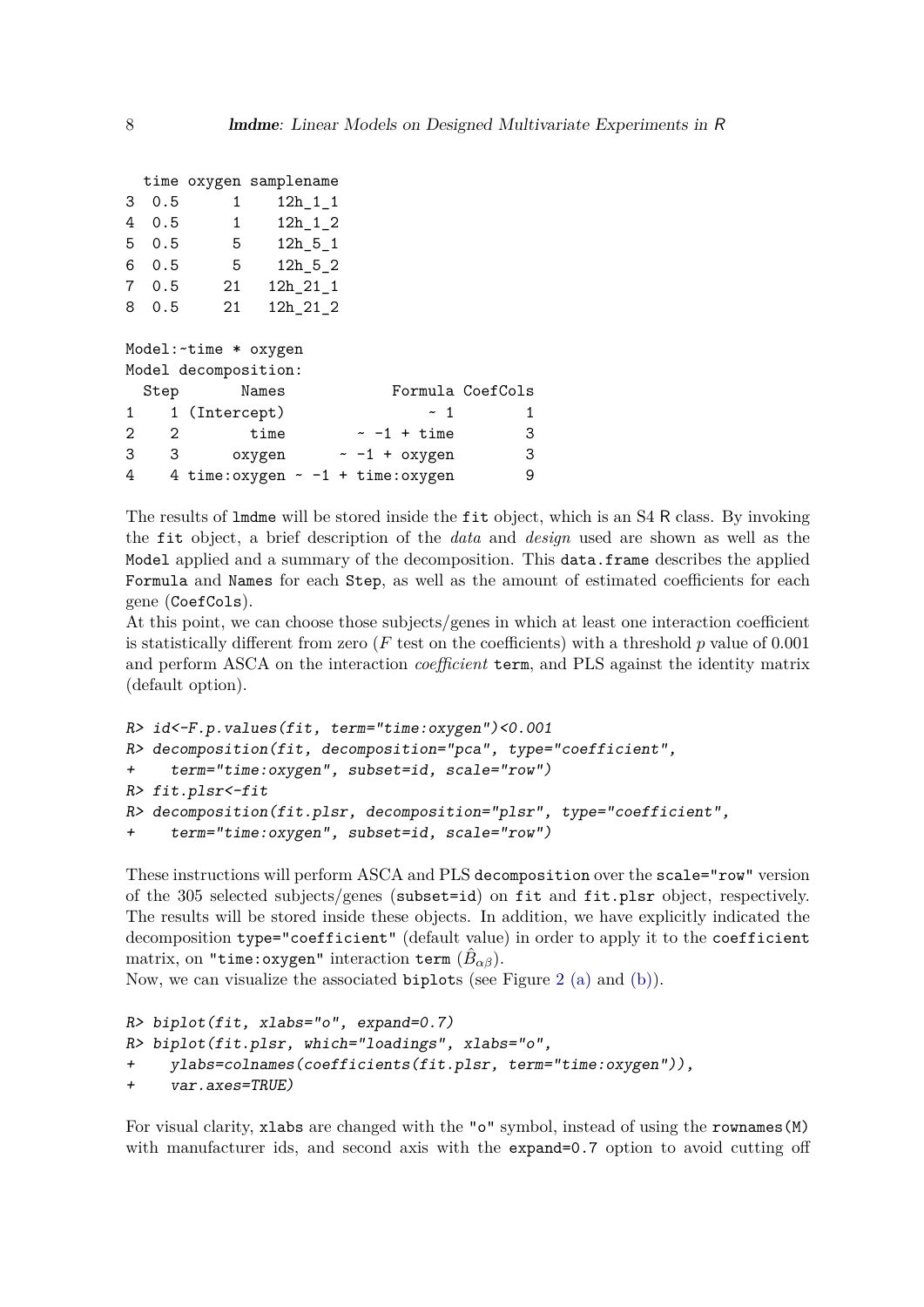<span id="page-8-1"></span>

<span id="page-8-0"></span>(a) ANOVA simultaneous component analysis

<span id="page-8-2"></span>(b) ANOVA partial least squares

Figure 2: Biplot on the decomposed interaction coefficients (*time*×*oxygen*) on genes satisfying the  $F$  test with  $p$  value  $\lt 0.001$ . Notice that the interaction matrix in the ASCA model is of rank 9. Thus, 9 arrows are expected and the score of the 305 selected subjects are projected onto the space spanned by the first two principal components in Figure  $2(a)$ .

loading labels. In addition, PLS biplot is modified from the default pls behavior to obtain a graph similar to ASCA output (which="loadings"). Accordingly, ylabs is changed to match the corresponding coefficients of the interaction term and var.axes is set to TRUE. The ASCA biplot of the first two components (see Figure [2\(a\)\)](#page-8-1), explain over  $70\%$  of the coefficient variance. The genes are arranged in an elliptical shape. Thus, it can be observed that some genes tend to interact with different combinations of time and oxygen. A similar behavior is observed in PLS biplot of Figure [2\(b\).](#page-8-2)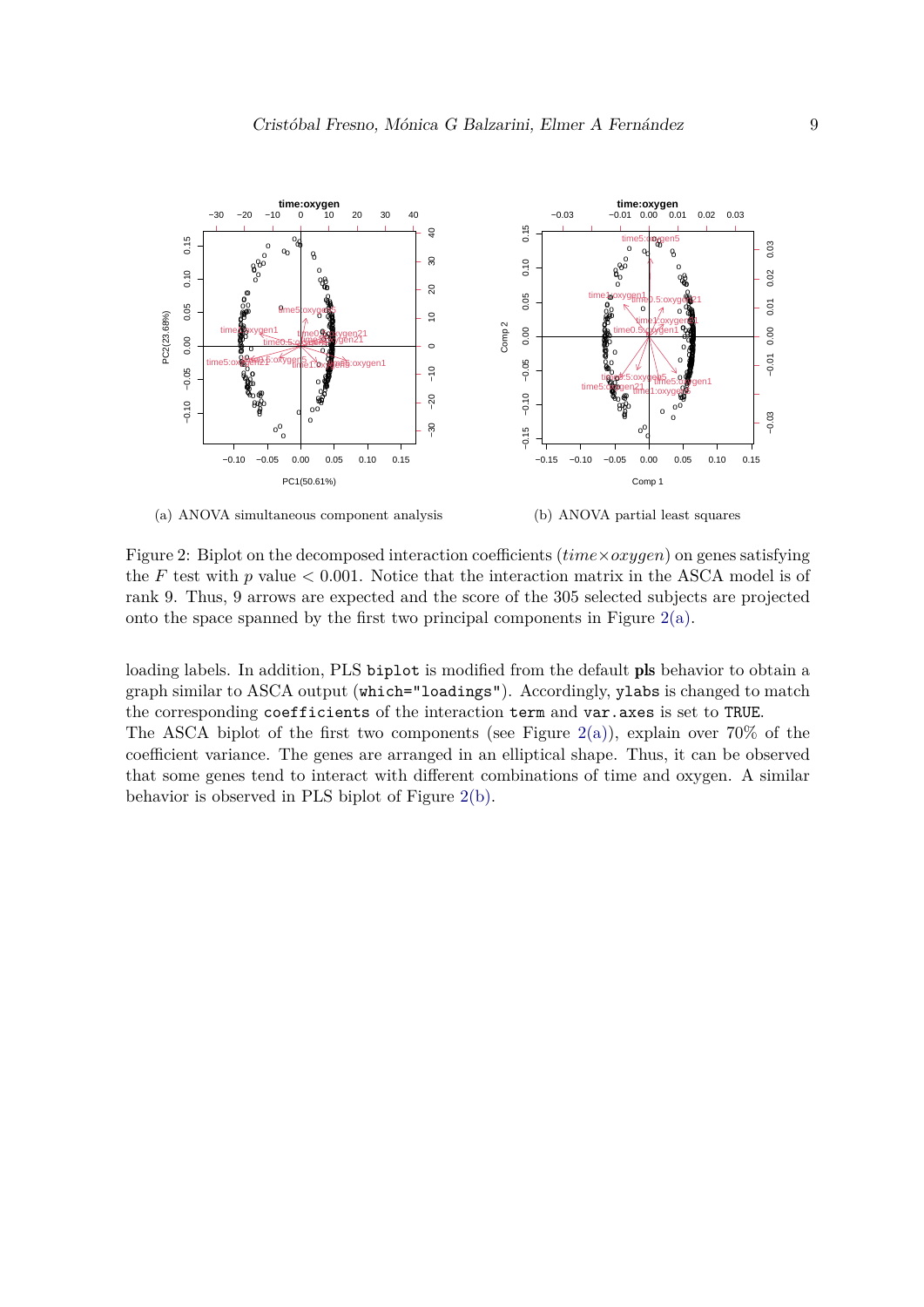The interaction effect on the fit object can also be displayed using the loadingplot function (see Figure [3\)](#page-9-0). For every combination of two consecutive levels of factors (time and oxygen), the figure shows an interaction effect on the first component, which explains 50.61% of the total variance of the "time:oxygen" term.

R> loadingplot(fit, term.x="time", term.y="oxygen")



<span id="page-9-0"></span>Figure 3: ANOVA simultaneous component analysis loadingplot on genes satisfying the *F* test with *p* value < 0.001 on the interaction coefficients (*time* × *oxygen*).

In the case of an ANOVA-PCA/PLS analysis, the user only needs to change the type="residuals" parameter in the decomposition function and perform a similar exploration.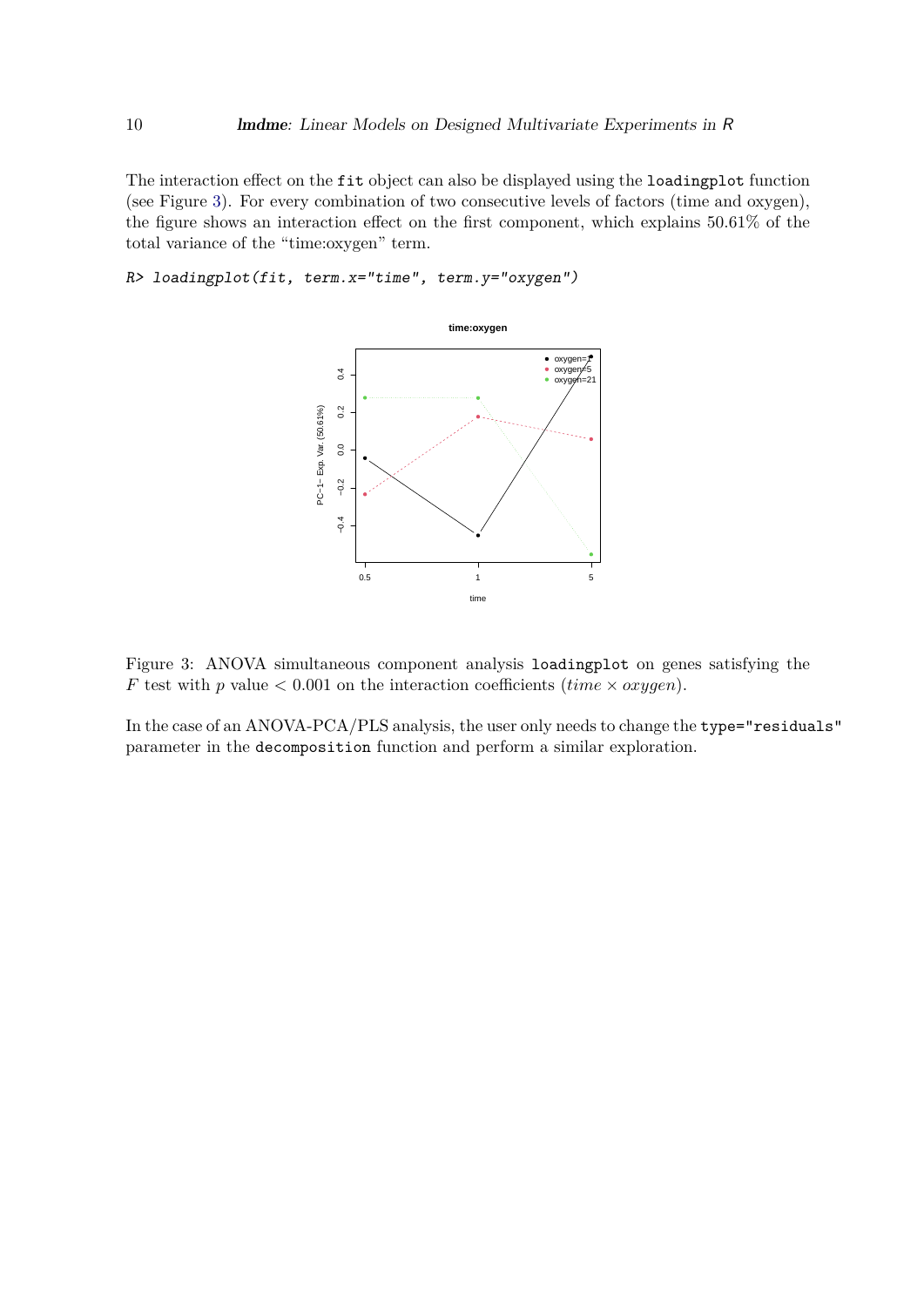### **Acknowledgements**

*Funding*: This work was supported by the National Agency for Promoting Science and Technology, Argentina (PICT00667/07 to E.A.F. and PICT 2008-0807 BID to E.A.F.), Córdoba Ministry of Science and Technology, Argentina (PID2008 to E.A.F and PIP2009 to M.G.B.), Catholic University of Córdoba, Argentina and National Council of Scientific and Technical Research (CONICET), Argentina.

## **References**

- <span id="page-10-6"></span>Abdi H, Williams L (2010). "Principal Component Analysis." *Wiley Interdisciplinary Reviews: Computational Statistics*, **2**(4), 433–459.
- <span id="page-10-4"></span>De Haan J, Wehrens R, Bauerschmidt S, Piek E, Van Schaik R, Buydens L (2007). "Interpretation of ANOVA Models for Microarray Data Using PCA." *Bioinformatics*, **23**(2), 184–190.
- <span id="page-10-7"></span>Edgar R, Domrachev M, Lash AE (2002). "Gene Expression Omnibus: NCBI Gene Expression and Hybridization Array Data Repository." *Nucleic Acids Research*, **30**(1), 207–210. ISSN 1362-4962. [doi:10.1093/nar/30.1.207](https://doi.org/10.1093/nar/30.1.207). URL [http://dx.doi.org/10.1093/nar/30.1.](http://dx.doi.org/10.1093/nar/30.1.207) [207](http://dx.doi.org/10.1093/nar/30.1.207).
- <span id="page-10-0"></span>Fresno C, Balzarini MG, Fernández EA (2014). "lmdme: Linear Models on Designed Multivariate Experiments in R." *Journal of Statistical Software*, **56**(7), 1–16. URL <http://www.jstatsoft.org/v56/i07/>.
- <span id="page-10-1"></span>Fresno C, Fernández EA (2013a). lmdme*: Linear Model Decomposition for Designed Multivariate Experiments*. R package version 1.2.1, URL [http://www.bioconductor.org/](http://www.bioconductor.org/packages/release/bioc/html/lmdme.html) [packages/release/bioc/html/lmdme.html](http://www.bioconductor.org/packages/release/bioc/html/lmdme.html).
- <span id="page-10-8"></span>Fresno C, Fernández EA (2013b). stemHypoxia*: Differentiation of Human Embryonic Stem Cells Under Hypoxia Gene Expression Dataset by Prado-Lopez et al. (2010)*. R package version 0.99.3, URL [http://www.bioconductor.org/packages/release/data/experiment/](http://www.bioconductor.org/packages/release/data/experiment/html/stemHypoxia.html) [html/stemHypoxia.html](http://www.bioconductor.org/packages/release/data/experiment/html/stemHypoxia.html).
- <span id="page-10-2"></span>Gentleman RC, Carey VJ, Bates DM, others (2004). "Bioconductor: Open Software Development for Computational Biology and Bioinformatics." *Genome Biology*, **5**, R80. URL <http://genomebiology.com/2004/5/10/R80>.
- <span id="page-10-3"></span>Hanson BA (2012). ChemoSpec*: Exploratory Chemometrics for Spectroscopy*. R package version 1.51-2, URL <http://CRAN.R-project.org/package=ChemoSpec>.
- <span id="page-10-5"></span>Harrington PdB, Vieira N, Espinoza J, Nien J, Romero R, Yergey A (2005). "Analysis of Variance–Principal Component Analysis: A Soft Tool for Proteomic Discovery." *Analytica Chimica Acta*, **544**(1), 118–127.
- <span id="page-10-9"></span>Mevik BH, Wehrens R, Liland KH (2011). pls*: Partial Least Squares and Principal Component Regression*. R package version 2.3-0, URL <http://CRAN.R-project.org/package=pls>.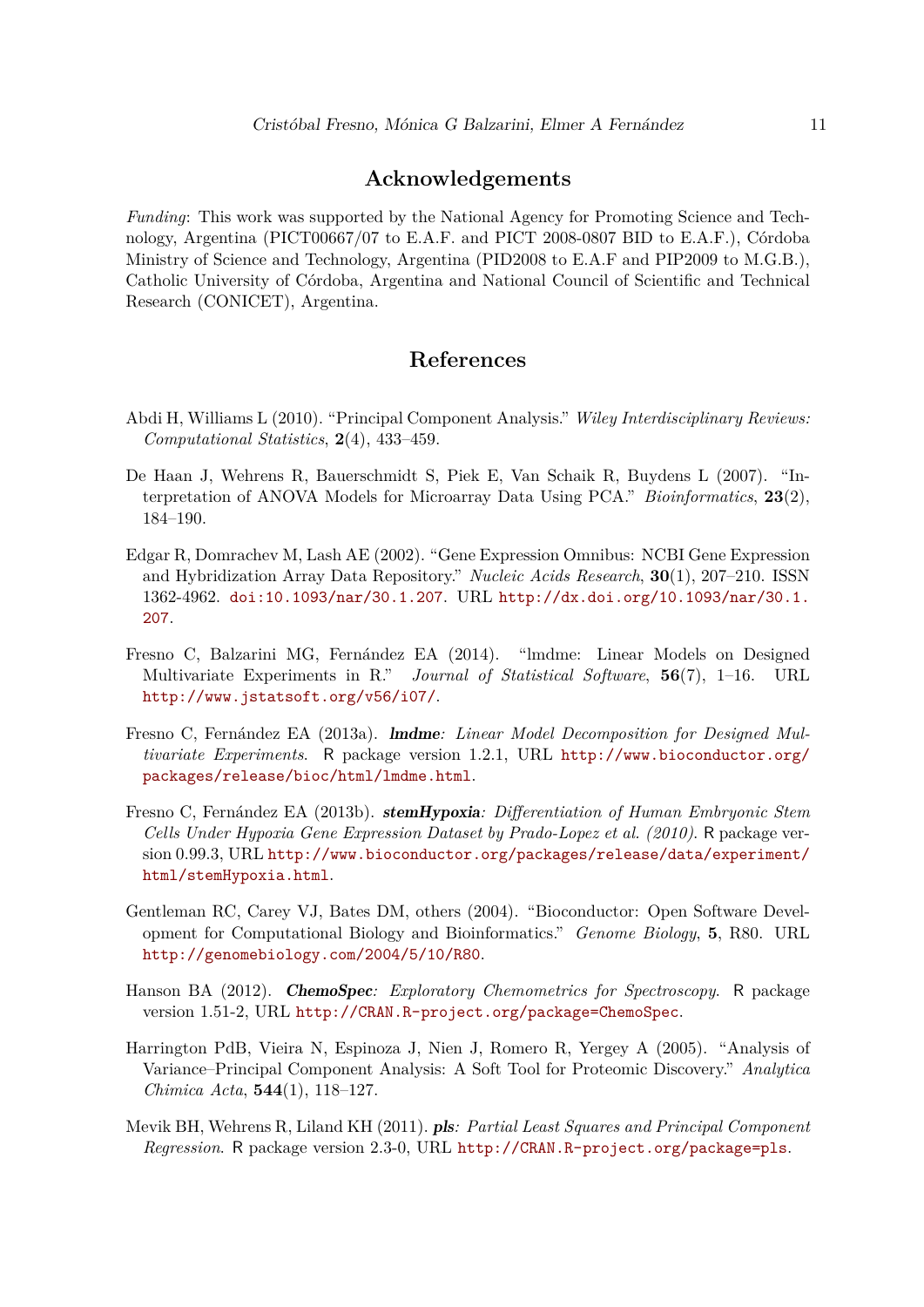- <span id="page-11-2"></span>Nueda M, Conesa A, Westerhuis J, Hoefsloot H, Smilde A, Talón M, Ferrer A (2007). "Discovering Gene Expression Patterns in Time Course Microarray Experiments by ANOVA–SCA." *Bioinformatics*, **23**(14), 1792–1800.
- <span id="page-11-9"></span>Prado-Lopez S, Conesa A, Armiñán A, Martínez-Losa M, Escobedo-Lucea C, Gandia C, Tarazona S, Melguizo D, Blesa D, Montaner D, *et al.* (2010). "Hypoxia Promotes Efficient Differentiation of Human Embryonic Stem Cells to Functional Endothelium." *Stem Cells*, **28**(3), 407–418.
- <span id="page-11-0"></span>R Development Core Team (2012). R*: A Language and Environment for Statistical Computing*. R Foundation for Statistical Computing, Vienna, Austria. ISBN 3-900051-07-0, URL [http:](http://www.R-project.org) [//www.R-project.org](http://www.R-project.org).
- <span id="page-11-6"></span>Shawe-Taylor J, Cristianini N (2004). *Kernel Methods for Pattern Analysis*. Cambridge University Press. ISBN 9780521813976. URL [http://books.google.com.ar/books?id=](http://books.google.com.ar/books?id=9i0vg12lti4C) [9i0vg12lti4C](http://books.google.com.ar/books?id=9i0vg12lti4C).
- <span id="page-11-1"></span>Smilde A, Jansen J, Hoefsloot H, Lamers R, Van Der Greef J, Timmerman M (2005). "ANOVA-Simultaneous Component Analysis (ASCA): A New Tool for Analysing Designed Metabolomics Data." *Bioinformatics*, **21**(13), 3043–3048.
- <span id="page-11-4"></span>Smyth GK (2004). "Linear Models and Empirical Bayes Methods for Assessing Differential Expression in Microarray Experiments." *Statistical Applications in Genetics and Molecular Biology*, **3**(1), Article 3.
- <span id="page-11-5"></span>Smyth GK, Ritchie M, Silver J, Wettenhall J, Thorne N, Langaas M, Ferkingstad E, Davy M, Pepin F, Choi D, McCarthy D, Wu D, Oshlack A, de Graaf C, Hu Y, Shi W, Phipson B (2011). limma*: Linear Models for Microarray Data*. R package version 3.12.1, URL <http://www.bioconductor.org/packages/2.10/bioc/html/limma.html>.
- <span id="page-11-7"></span>Subramanian A, Tamayo P, Mootha V, Mukherjee S, Ebert B, Gillette M, Paulovich A, Pomeroy S, Golub T, Lander E, *et al.* (2005). "Gene Set Enrichment Analysis: A Knowledge-Based Approach for Interpreting Genome-Wide Expression Profiles." *Proceedings of the National Academy of Sciences of the United States of America*, **102**(43), 15545– 15550.
- <span id="page-11-8"></span>Tarazona S, Prado-López S, Dopazo J, Ferrer A, Conesa A (2012). "Variable Selection for Multifactorial Genomic Data." *Chemometrics and Intelligent Laboratory Systems*, **110**(1), 113–122.
- <span id="page-11-3"></span>Zwanenburg G, Hoefsloot H, Westerhuis J, Jansen J, Smilde A (2011). "ANOVA-Principal Component Analysis and ANOVA-Simultaneous Component Analysis: A Comparison." *Journal of Chemometrics*, **25**(10), 561–567.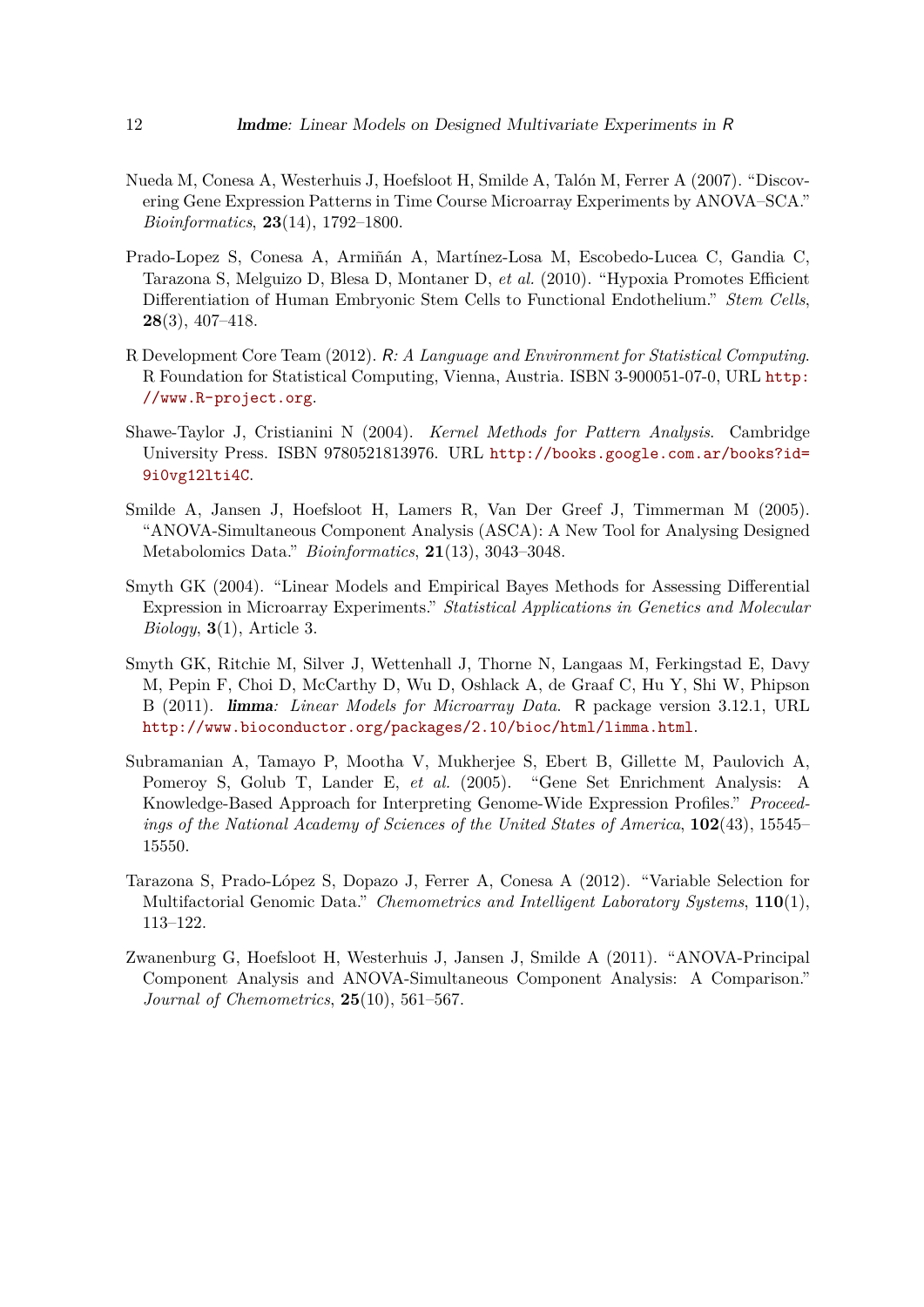## **Session Info**

 $R >$  sessionInfo() R version 4.2.0 RC (2022-04-21 r82226) Platform: x86\_64-pc-linux-gnu (64-bit) Running under: Ubuntu 20.04.4 LTS Matrix products: default BLAS: /home/biocbuild/bbs-3.16-bioc/R/lib/libRblas.so LAPACK: /home/biocbuild/bbs-3.16-bioc/R/lib/libRlapack.so locale: [1] LC\_CTYPE=en\_US.UTF-8 LC\_NUMERIC=C [3] LC\_TIME=en\_GB LC\_COLLATE=C [5] LC\_MONETARY=en\_US.UTF-8 LC\_MESSAGES=en\_US.UTF-8 [7] LC PAPER=en US.UTF-8 LC NAME=C [9] LC ADDRESS=C LC TELEPHONE=C [11] LC\_MEASUREMENT=en\_US.UTF-8 LC\_IDENTIFICATION=C attached base packages: [1] stats graphics grDevices utils datasets methods [7] base other attached packages: [1] lmdme\_1.39.0 pls\_2.8-0 stemHypoxia\_1.33.0 loaded via a namespace (and not attached): [1] compiler\_4.2.0 limma\_3.53.0 tools\_4.2.0

#### **Affiliation:**

Cristóbal Fresno & Elmer A Fernández Bioscience Data Mining Group Faculty of Engineering Universidad Católica de Córdoba X5016DHK Córdoba, Argentina E-mail: [cfresno@bdmg.com.ar, efernandez@bdmg.com.ar](mailto:cfresno@bdmg.com.ar, efernandez@bdmg.com.ar) URL: <http://www.bdmg.com.ar/>

Mónica G Balzarini Biometry Department Faculty of Agronomy Universidad Nacional de Córdoba